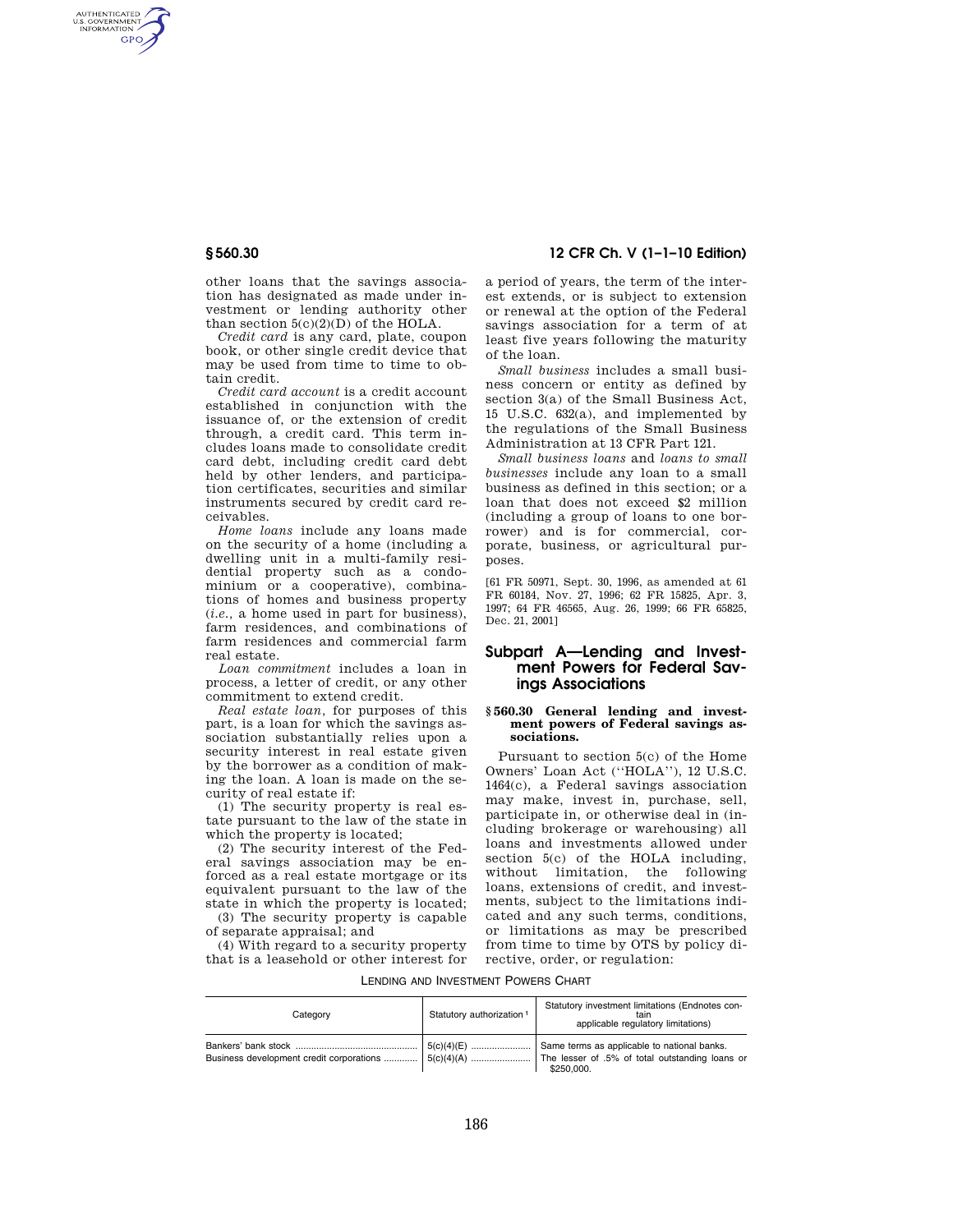## **Office of Thrift Supervision, Treasury § 560.30**

| LENDING AND INVESTMENT POWERS CHART—Continued |  |
|-----------------------------------------------|--|
|-----------------------------------------------|--|

| Category                                                         | Statutory authorization <sup>1</sup>                     | Statutory investment limitations (Endnotes con-<br>tain<br>applicable regulatory limitations)                                  |
|------------------------------------------------------------------|----------------------------------------------------------|--------------------------------------------------------------------------------------------------------------------------------|
|                                                                  |                                                          | 20% of total assets, provided that amounts in ex-<br>cess of 10% of total assets may be used only<br>for small business loans. |
| Commercial paper and corporate debt securities                   | $5(c)(2)(D)$                                             | Up to 35% of total assets. 2,3                                                                                                 |
| Community development loans and equity invest-                   | $5(c)(3)(A)$                                             | 5% of total assets, provided equity investments                                                                                |
| ments.                                                           |                                                          | do not exceed 2% of total assets. 4                                                                                            |
|                                                                  |                                                          | In the aggregate, the greater of total capital or<br>5% of total assets.                                                       |
|                                                                  | $5(c)(2)(D)$                                             | Up to 35% of total assets. 2.5                                                                                                 |
| Credit card loans or loans made through credit<br>card accounts. | $5(c)(1)(T)$                                             | None. <sup>6</sup>                                                                                                             |
| Deposits in insured depository institutions                      | $5(c)(1)(G)$                                             | None. <sup>6</sup>                                                                                                             |
|                                                                  | $5(c)(1)(U)$                                             | None. <sup>6</sup>                                                                                                             |
| Federal government and government-sponsored                      | 5(c)(1)(C), 5(c)(1)(D),                                  | None. <sup>6</sup>                                                                                                             |
| enterprise securities and instruments.                           | $5(c)(1)(E)$ , $5(c)(1)(F)$ .                            |                                                                                                                                |
|                                                                  | 5(c)(1)(B), 5(c)(2)(A),<br>$5(c)(2)(B)$ , $5(c)(2)(D)$ . | Based on purpose and property financed. <sup>7</sup>                                                                           |
|                                                                  | $5(c)(4)(C)$                                             | 1% of total assets. <sup>8</sup>                                                                                               |
|                                                                  |                                                          | 10% of assets. <sup>7</sup>                                                                                                    |
|                                                                  | $5(c)(1)(J)$                                             | None. <sup>6</sup>                                                                                                             |
|                                                                  | $5(c)(1)(B)$                                             | None, 6,10                                                                                                                     |
| HUD-insured or quaranteed investments                            | $5(c)(1)(O)$                                             | None. <sup>6</sup>                                                                                                             |
|                                                                  | $5(c)(1)(1), 5(c)(1)(K)$                                 | None. <sup>6</sup>                                                                                                             |
|                                                                  | $5(c)(1)(M)$                                             | None. <sup>6</sup>                                                                                                             |
| Loans secured by deposit accounts                                | $5(c)(1)(A)$<br>$5(c)(1)(L)$                             | None. $6,11$<br>None, 6,12                                                                                                     |
| Loans to financial institutions, brokers, and deal-<br>ers.      |                                                          |                                                                                                                                |
|                                                                  | $5(c)(1)(J)$                                             | None, 6,13                                                                                                                     |
|                                                                  | $5(c)(1)(R)$                                             | None. <sup>6</sup>                                                                                                             |
| National Housing Partnership Corporation and re-                 | $5(c)(1)(N)$                                             | None. <sup>6</sup>                                                                                                             |
| lated partnerships and joint ventures.                           |                                                          |                                                                                                                                |
| New markets venture capital companies                            | $5(c)(4)(F)$                                             | 5% of total capital.                                                                                                           |
|                                                                  | $5(c)(3)(B)$                                             | 5% of total assets.                                                                                                            |
|                                                                  | $5(c)(2)(B)$                                             | 400% of total capital. <sup>14</sup>                                                                                           |
| Open-end management investment companies 15                      | $5(c)(1)(Q)$                                             | None. <sup>6</sup>                                                                                                             |
| Rural business investment companies                              | 7 U.S.C. 2009cc-9                                        | Five percent of total capital.                                                                                                 |
|                                                                  | $5(c)(4)(B)$                                             | 3% of total assets, as long as any amounts in<br>excess of 2% of total assets further commu-                                   |
|                                                                  |                                                          | nity, inner city, or community development pur-<br>poses. <sup>16</sup>                                                        |
| Small business investment companies                              | 15 U.S.C. 682(b)(2)                                      | 5% of total capital.                                                                                                           |
|                                                                  | $5(c)(1)(S)$                                             | None. <sup>6</sup>                                                                                                             |
| State and local government obligations                           | $5(c)(1)(H)$                                             | None for general obligations. Per issuer limita-<br>tion of 10% of capital for other obligations. 6,17                         |
|                                                                  | $5(c)(1)(P)$                                             | None, 6,18                                                                                                                     |
| Transaction account loans, including overdrafts                  | $5(c)(1)(A)$                                             | None. 6,19                                                                                                                     |

## ENDNOTES

1. All references are to section 5 of the Home Owners' Loan Act (12 U.S.C. 1464) unless otherwise indicated.

2. For purposes of determining a Federal savings association's percentage of assets limitation, investment in commercial paper and corporate debt securities must be aggregated with the Federal savings association's investment in consumer loans.

3. A Federal savings association may invest in commercial paper and corporate debt securities, which includes corporate debt securities convertible into stock, subject to the provisions of §560.40 of this part. Amounts in excess of 30% of assets, in the aggregate, may be invested only in obliga-tions purchased by the association directly from the original obligor and for which no finder's or referral fees have been paid.

4. The 2% of assets limitation is a sublimit for investments within the overall 5% of assets limitation on community development loans and investments. The qualitative standards for such loans and investments are set forth in HOLA section 5(c)(3)(A) (formerly 5(c)(3)(B), as explained in an opinion of the OTS Chief Counsel dated May 10, 1995 (available at *www.ots.treas.gov*)).

5. Amounts in excess of 30% of assets, in the aggregate, may be invested only in loans made by the association directly to the original obligor and for which no finder's or referral fees have been paid. A Federal savings association may include loans to dealers in consumer goods to finance inventory and